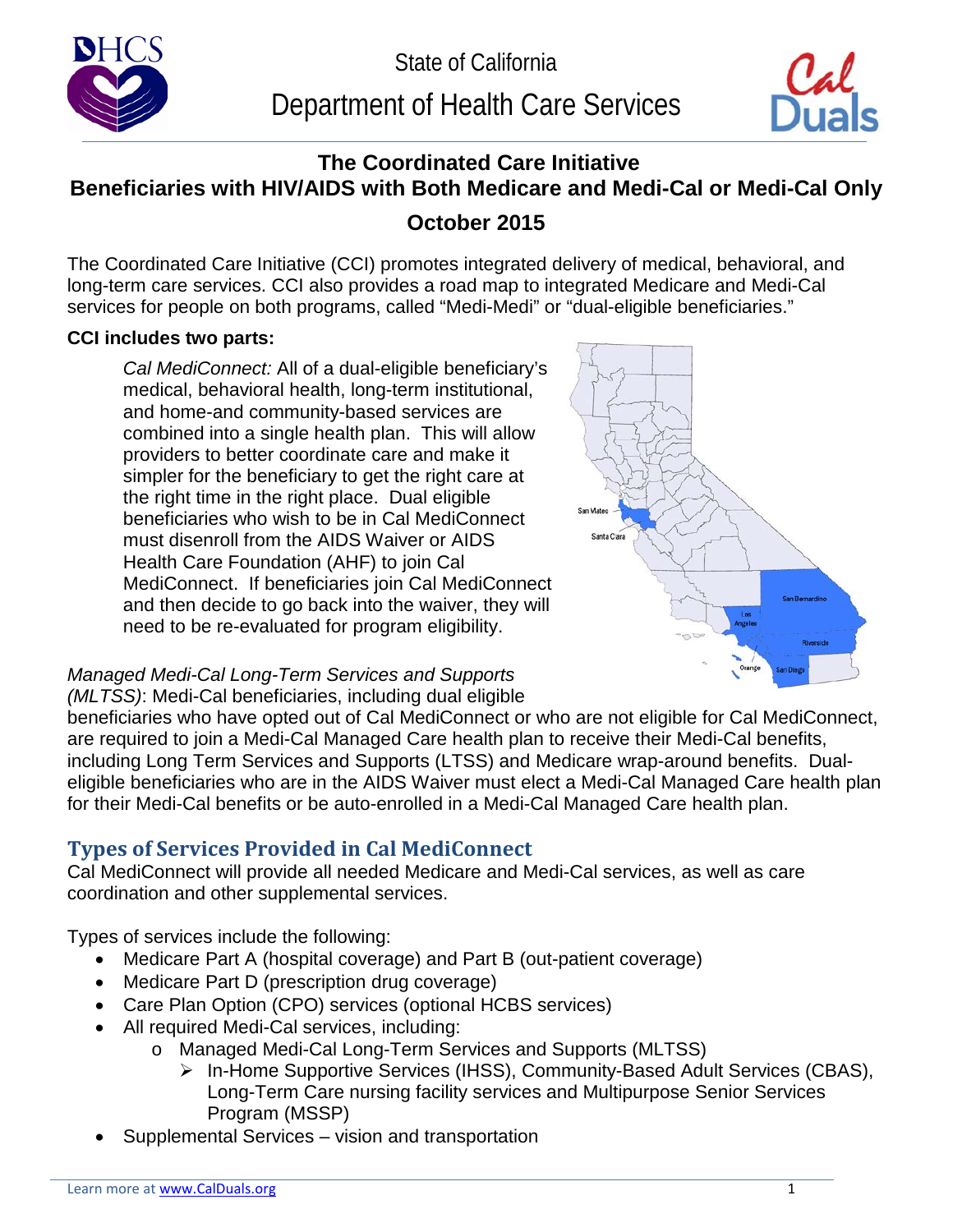#### **Location**

The CCI will take place in seven counties: Los Angeles, Orange, Riverside, San Bernardino, San Diego, San Mateo, and Santa Clara. It began April 2014 in five counties (Los Angeles, Riverside, San Bernardino, San Diego and San Mateo). A start date for Orange County will begin no sooner than July 2015 for voluntary enrollment and no sooner than August 2015 for passive enrollment. Alameda will not be participating in CCI at this time. Dual beneficiaries who are part of the Low Income Subsidies (LIS) Medicare Part D program will be passively enrolled in Cal MediConnect in January 1, 2015.

The participating health plans in each county are part of the state's existing network of Medi-Cal health plans and have experience providing Medicare managed care. Each underwent a rigorous selection process and an extensive readiness review process.

#### **Enrollment Process**

Coverage for these beneficiaries began April 2014. Notification of these changes will be mailed to eligible participants starting 90 days before their scheduled date of coverage, which is typically their month of birth. Beneficiaries cannot take any action until they receive their first notice. More details about enrollment are available at [www.CalDuals.org.](http://www.calduals.org/)

## **Understanding Enrollment**

- **Optional enrollment in Cal MediConnect:** The state will use a *passive enrollment* process for dual beneficiaries. In other words, the state will enroll eligible beneficiaries into a health plan that combines their Medicare and Medi-Cal benefits. Dual-eligible beneficiaries can actively choose not to join Cal MediConnect but they must notify the state if they choose to keep their Medicare the way it is now. The state will send eligible beneficiaries multiple notices describing their choices, including the option to keep their current Medicare.
- **Mandatory enrollment into Medi-Cal Managed Care health plan:** Nearly all Medi-Cal beneficiaries, including those with HIV/AIDS, will enroll in a Medi-Cal Managed Care health plan. This now includes Medi-Cal beneficiaries only receiving IHSS, CBAS or MSSP with a share of cost and those residing or formerly residing in nursing facilities. Medi-Cal beneficiaries will receive notices describing their Medi-Cal Managed Care health plan choices. The state will automatically enroll them in a Medi-Cal Managed Care health plan if they do not make a choice. This includes beneficiaries with both Medicare and Medi-Cal who choose not to join Cal MediConnect. Beneficiaries with HIV/AIDS may request to disenroll from a Medi-Cal Managed Care health plan and receive their Medi-Cal benefits through Fee-For-Service (FFS) at any time by completing and having their primary care physician sign the Non-Medical Exemption form.

For more information about enrollment and enrollment options, contact Health Care Options (HCO) at 1-844-580-7272 or Health Insurance Counseling & Advocacy Program (HICAP) at 1-800-434-0222.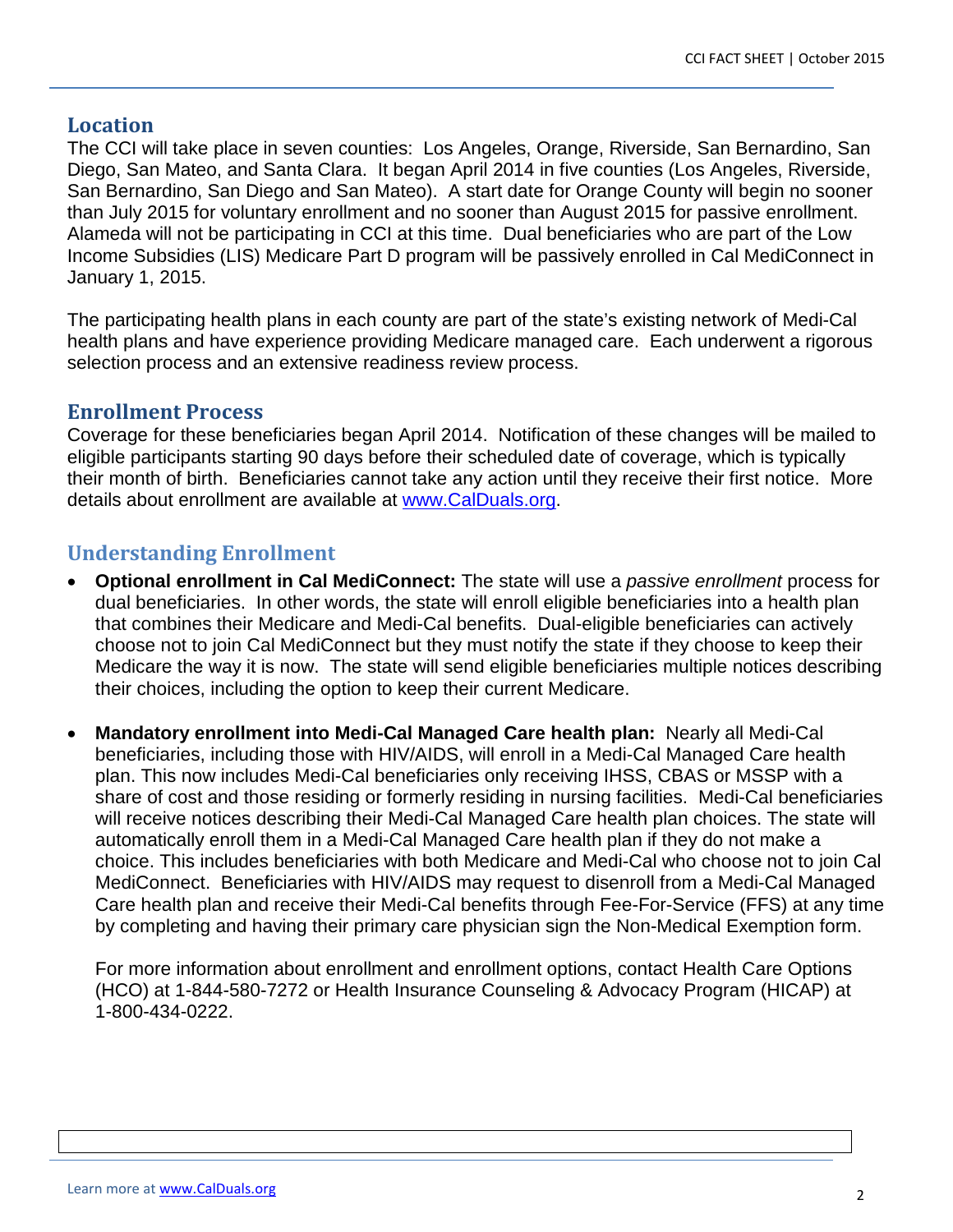| Table 1: Scenarios for HIV-infected Beneficiaries Residing in CCI Counties                |                                                                                                                                                                                                                                                                                                                                                                                                                                      |                                                                                                                                                                                                                                                                                                                                                                                                                    |  |
|-------------------------------------------------------------------------------------------|--------------------------------------------------------------------------------------------------------------------------------------------------------------------------------------------------------------------------------------------------------------------------------------------------------------------------------------------------------------------------------------------------------------------------------------|--------------------------------------------------------------------------------------------------------------------------------------------------------------------------------------------------------------------------------------------------------------------------------------------------------------------------------------------------------------------------------------------------------------------|--|
|                                                                                           | <b>Dual Eligible Beneficiary</b>                                                                                                                                                                                                                                                                                                                                                                                                     | <b>Medi-Cal Only Beneficiary</b>                                                                                                                                                                                                                                                                                                                                                                                   |  |
| <b>AIDS Waiver</b><br><b>Client</b>                                                       | • Will not be passively enrolled into Cal<br>MediConnect since the beneficiary is<br>already enrolled in the AIDS Waiver<br>Program; or<br>• If beneficiary chooses to enroll into Cal<br>MediConnect, then the beneficiary must<br>disenroll from AIDS Waiver.<br>• To avoid enrollment in a Medi-Cal<br>Managed Care health plan, beneficiary<br>must complete a Non-Medical<br>Exemption form to enroll into Fee-For-<br>Service. | • Must elect a Medi-Cal Managed<br>Care Health Plan or be auto-<br>enrolled in a Medi-Cal Managed<br>Care Health Plan, or<br>• May disenroll from a Medi-Cal<br>Managed Care Health Plan by<br>completing a non-medical<br>exemption form.                                                                                                                                                                         |  |
| <b>AIDS HealthCare</b><br><b>Foundation (AHF)</b><br><b>Managed Care</b><br><b>Member</b> | . Will not be passively enrolled into Cal<br>MediConnect since beneficiary is already<br>enrolled in an AHF plan.<br>• Must disenroll from an AHF plan to join<br>Cal MediConnect.<br>• To avoid enrollment in a Medi-Cal<br>Managed Care health plan, beneficiary<br>must complete a Non-Medical<br>Exemption Form to enroll into Fee-For-<br>Service.                                                                              | • Not required to enroll in a Medi-<br>Cal Managed Care Health Plan<br>since already enrolled in an AHF<br>plan.<br>• May join a Medi-Cal Managed<br>Care Health Plan only if they first<br>disenroll from an AHF plan.                                                                                                                                                                                            |  |
| All other people<br>with HIV or AIDS                                                      | • Will be passively enrolled into Cal<br>MediConnect, if otherwise eligible; or<br>• To opt-out of Cal MediConnect and to<br>avoid enrollment in a Medi-Cal Managed<br>Care health plan, beneficiary must<br>complete a Non-Medical Exemption<br>Form to enroll into Fee-For-Service.<br>• These beneficiaries can disenroll or opt-<br>out of Cal MediConnect at any time.                                                          | If a beneficiary is not already in a<br>Medi-Cal Managed Care Health<br>Plan, then he or she:<br>• Must elect in a Medi-Cal<br>Managed Care Health Plan or be<br>auto-enrolled in a Plan, OR<br>• Must complete a non-medical<br>exemption form to be enroll into<br>Fee-For-Service.<br>• These beneficiaries can disenroll<br>or opt-out of a MLTSS plan at<br>any time to be enrolled into Fee-<br>For Service. |  |

# **Common Questions**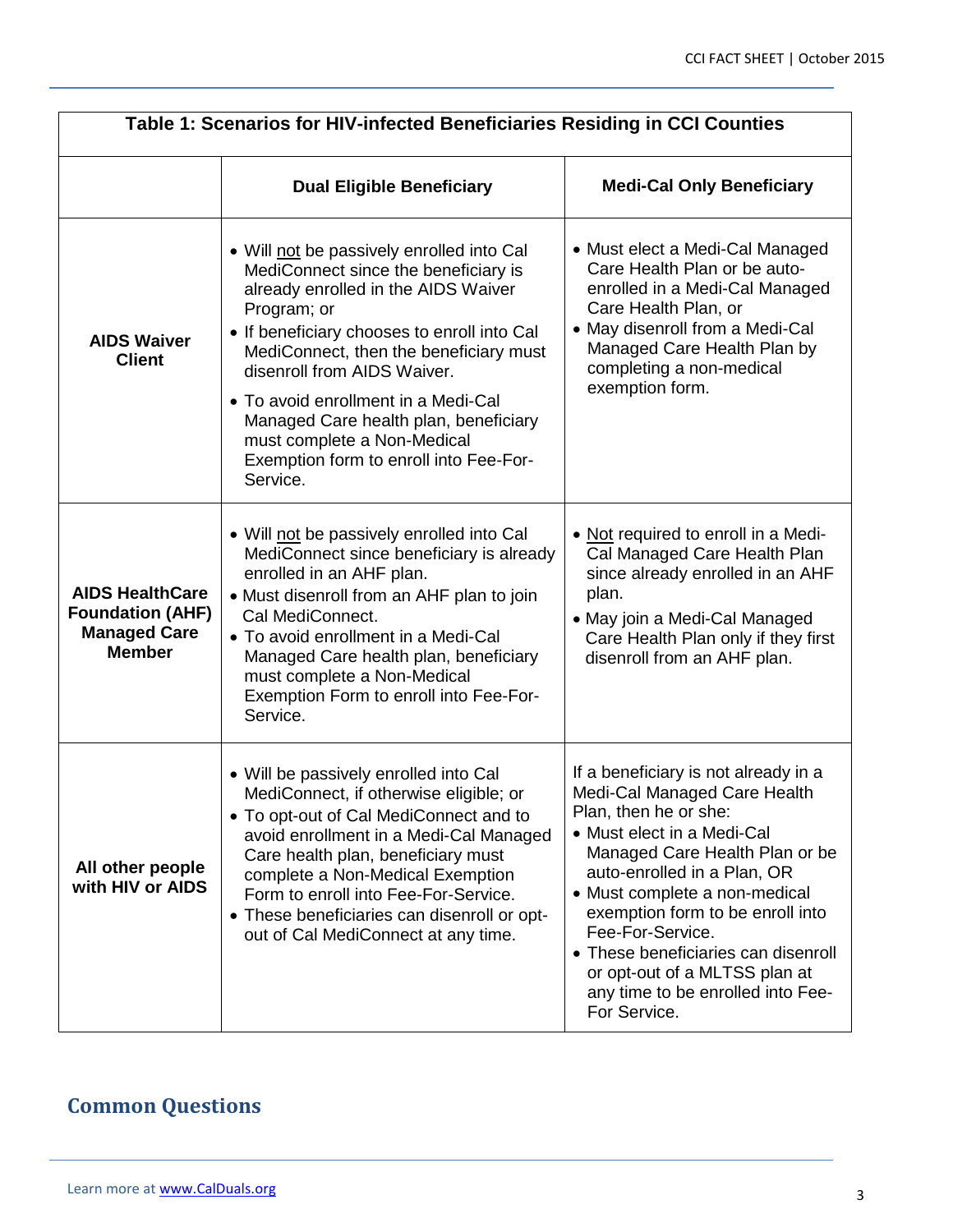#### **1. If someone "opts-out" of Cal MediConnect, do they have to opt-out each year?**

No, a beneficiary does not need to opt-out each year. Cal MediConnect is a voluntary program. A beneficiary only needs to notify the State once that they do not want to be enrolled into Cal MediConnect. If a beneficiary joined Cal MediConnect but later decides he or she does not like the health plan, then the beneficiary can disenroll at any time. If initially a beneficiary decides not to enroll into Cal MediConnect but later changes his or her mind, he or she can enroll at any month.

A beneficiary or their approved representative can make these choices by calling **Health Care Options at** 1-844-580-7272 **(TTY: 1-800-430-7077)**.

If an AIDS Waiver beneficiary joins Cal MediConnect then decides to go back to AIDS Waiver, they can still enroll in the AIDS Waiver as long they are reassessed to meet AIDS Waiver program eligibility and there is an open enrollment slot in the county in which they reside.

#### **2. How does an HIV-positive individual disenroll from a Medi-Cal Managed Care health plan?**

Any beneficiary with HIV/AIDS may request to disenroll from a Medi-Cal Managed Care health plan at any time by completing and obtaining a signed Non-Medical Exemption Form from his or her primary physician. A beneficiary will only need to complete a Non-Medical Exemption form once to stay in regular Medi-Cal Fee-For-Service.

You can obtain a form to request a non-medical exemption from plan enrollment by calling Health Care Options (HCO) at 1-800-430-4263 between 8 am and 5 pm Monday to Friday. For TTY users call 1-800-430-7077or you may visit<http://www.healthcareoptions.dhcs.ca.gov/> and under the "Enrollment" tab click on "Exception and Exemption to Plan Enrollment Forms" link, then click on "Request for Non-Medical Exemption from Plan Enrollment" link. Be sure to select the form for American Indians or Beneficiaries with HIV/AIDS in Coordinated Care Initiative (CCI) Counties.

#### **3. How will Medi-Cal health plans coordinate services with AIDS Waiver providers?**

The health plans are expected to coordinate Members' care across the full continuum of service providers, including medical, behavioral, long-term services and supports, and home-and community-based waiver services. Care coordination will be performed by nurses, social workers, primary care providers, and, if appropriate, other medical or long-term services and supports professionals, and health plan care coordinators.

#### **4. How will HIV/AIDS medications be provided under the CCI?**

Beneficiaries who enroll in Cal MediConnect will receive all of their prescription medications, including HIV/AIDS medications through that health plan.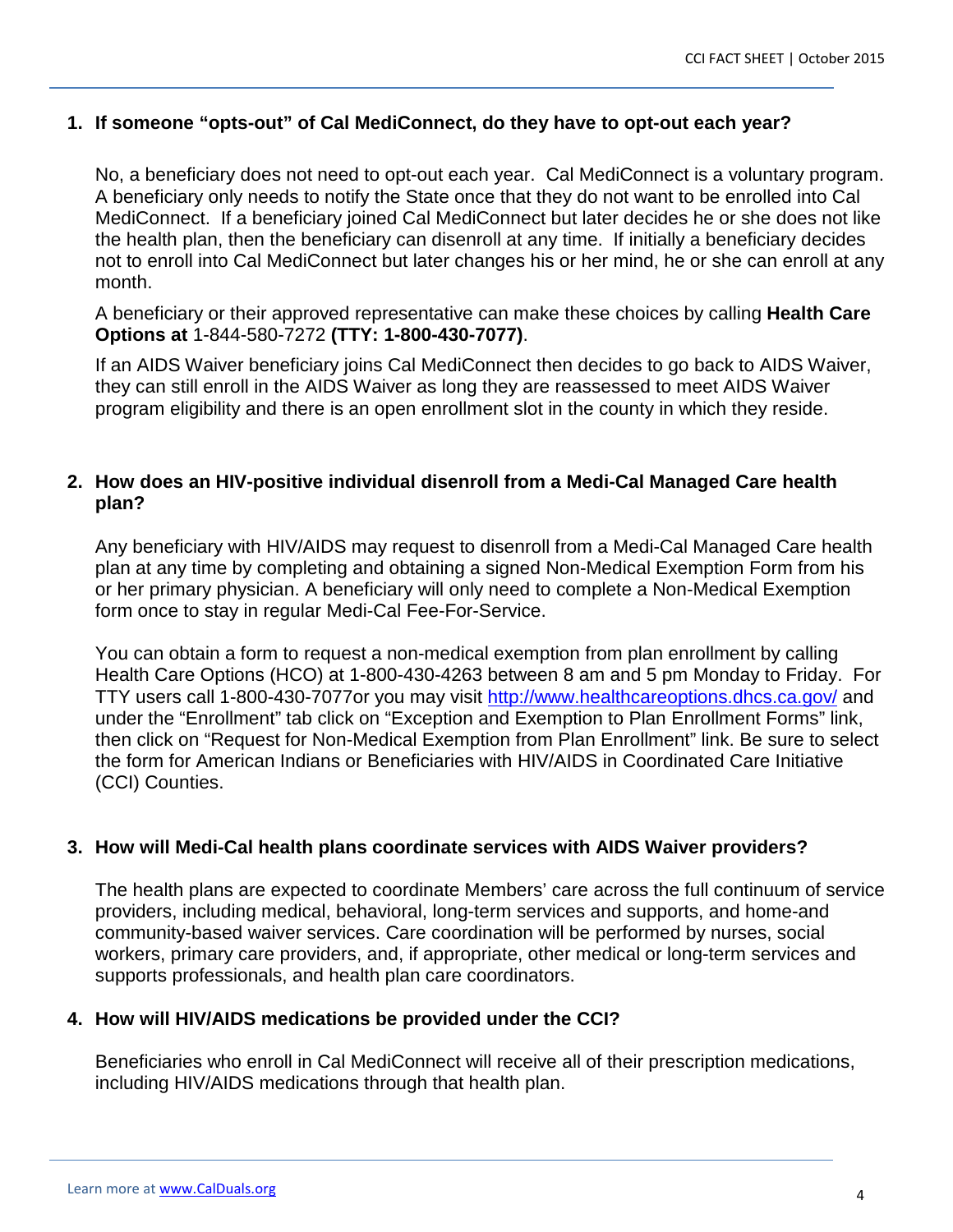Beneficiaries with Medi-Cal only will get their HIV/AIDS medications like they do today through Medi-Cal. People who are fully covered by Medi-Cal (Medi-Cal only and no share of cost) are not eligible for the AIDS Drug Assistance Program (ADAP).

ADAP can pay for outpatient prescription out-of-pocket costs for drugs on the ADAP formulary to eligible individuals co-enrolled in Medi-Cal with a share of cost (up to the share of cost amount) and/or Medicare Part D. For information on ADAP eligibility, covered drugs, or how to enroll, call **888-311-7632** or visit

Ramsell Public HealthRx at [http://www.ramsellcorp.com/individuals/ca.aspx.](http://www.ramsellcorp.com/individuals/ca.aspx)

#### **5. How will programs funded by the Ryan White Care Act be coordinated under the CCI?**

The federal Ryan White HIV/AIDS Program provides HIV-related services to people who do not have sufficient health care coverage or financial resources for coping with HIV/AIDS. As the "payer of last resort," the Ryan White program fills gaps in care not met by other payers, such as private insurance, Medicare and Medi-Cal. For example, Ryan White programs may provide wrap-around support services for a dual-eligible or Medi-Cal beneficiary like case management, a food bank or home-delivered meals.

#### **6. What if I am on the AIDS Waiver program and received a letter saying I will be enrolled in Cal MediConnect?**

Beneficiaries on the AIDS Waiver program should not have received notices about Cal MediConnect.

- The State is taking steps to automatically disenroll these beneficiaries from Cal MediConnect so they can keep their services.
- The beneficiary or their representative should call Health Care Options at 1-844-580-7272 if they want confirmation that they have been disenrolled.

#### **7. What if I am an AHF member and have received a letter saying I will be enrolled in Cal MediConnect?**

AHF members should not have received notices about Cal MediConnect.

- The State is taking steps to automatically disenroll these beneficiaries from Cal MediConnect so they can keep their services.
- The beneficiary or their representative should call Health Care Options at 1-844-580-7272 if they want confirmation that they have been disenrolled.
- The beneficiaries will not lose their eligibility to AHF. If they join Cal MediConnect and then decide to go back into AHF, they will be allowed to re-enroll.

#### **8. What is the Medi-Cal Managed Care health plan disenrollment process for all dual and partial eligible and Medi-Cal only HIV/AIDS beneficiaries?**

If a beneficiary was passively enrolled in a Medi-Cal Managed Care health plan and would like to be removed or be disenrolled from the Medi-Cal Managed Care health plan, then the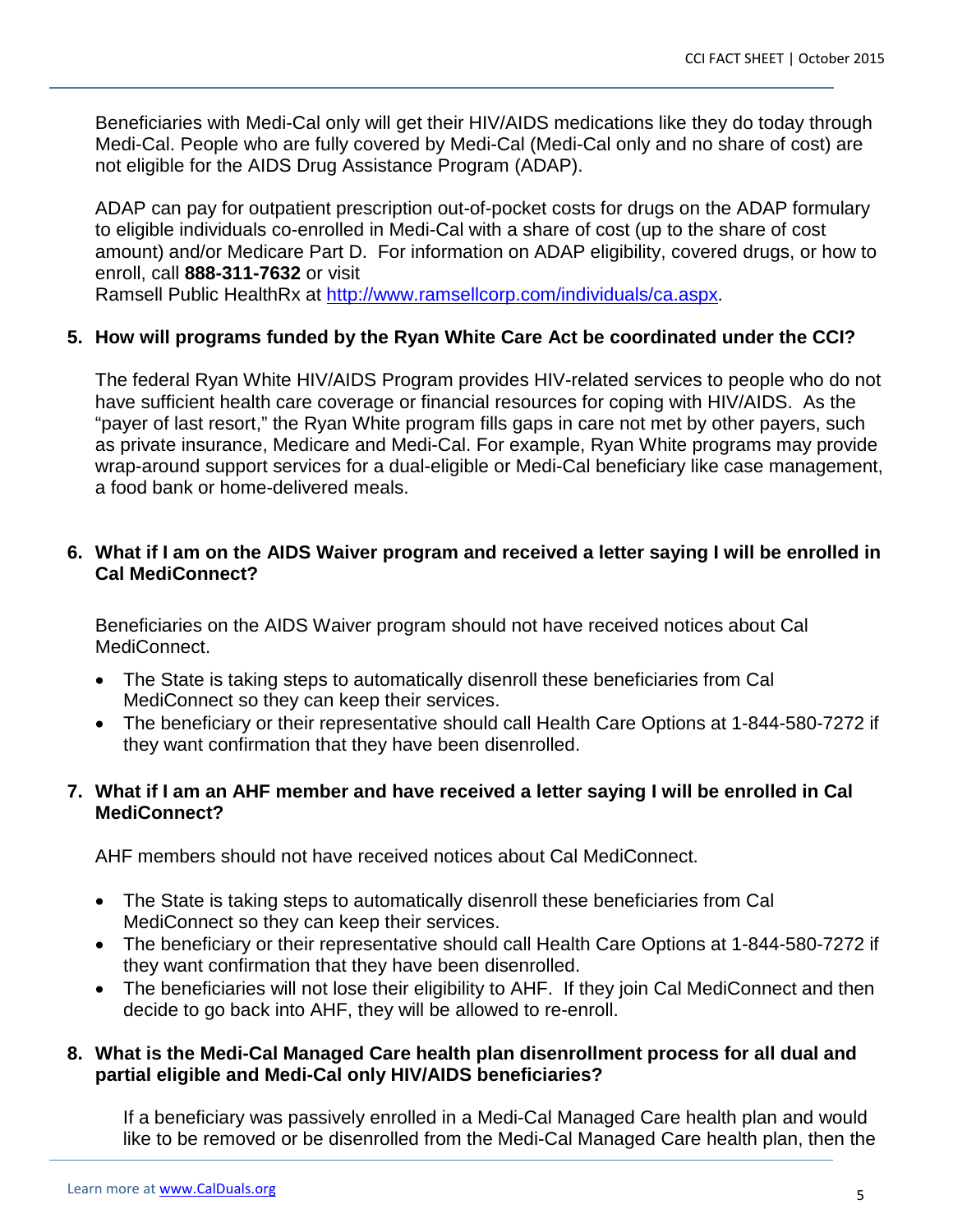beneficiary's service provider must complete and submit the Non-Medical Exemption form certifying that the beneficiary is or will be receiving services from a different Medi-Cal Managed Care health plan. The service provider must submit the completed form to Health Care Options (HCO) either by mail or by fax at:

Health Care Options P.O. Box 989009 West Sacramento, CA 95798-9850 Fax Form to: (916) 364-0287

The Non-Medical Exemption form is included in the beneficiary's benefit packet. To obtain a copy or if there are questions regarding the form, please call HCO at 1-844-580-7272; TTY/TDD users call 1-800-430-7077.



## **Need additional information? Please check the following links and phone numbers for more information:**

| <b>CCI Contact Information</b>                                                                  |                                                                                                                                                                                                                                                                                                                                                                                      |  |
|-------------------------------------------------------------------------------------------------|--------------------------------------------------------------------------------------------------------------------------------------------------------------------------------------------------------------------------------------------------------------------------------------------------------------------------------------------------------------------------------------|--|
| <b>Beneficiary specific</b><br>information                                                      | http://www.calduals.org/beneficiaries/                                                                                                                                                                                                                                                                                                                                               |  |
| <b>Outreach to</b><br>beneficiaries<br>(including Webinars<br>and Power Point<br>presentations) | http://www.calduals.org/outreach-and-education/                                                                                                                                                                                                                                                                                                                                      |  |
| <b>Beneficiary Rights and</b><br><b>Responsibilities</b>                                        | http://www.calduals.org/wp-<br>content/uploads/2014/02/Rights-Responsibilities_14-02-<br>13.pdf                                                                                                                                                                                                                                                                                      |  |
| <b>Ombudsman Program</b>                                                                        | Contact the Ombudsman Program for assistance if there<br>are issues or problems with services or Cal<br>MediConnect. The Cal MediConnect Ombudsman<br>Program can help beneficiary ask for "Continuity of<br>Care", which can help a beneficiary keep seeing their<br>current doctors after joining Cal MediConnect.<br>http://www.calduals.org/beneficiaries/ombudsman-<br>program/ |  |
| <b>Health Insurance</b><br><b>Counseling and</b><br><b>Advocacy Program</b><br>(HICAP)          | HICAP can help beneficiaries understand their choices,<br>make changes to their health plan (including assistance<br>in choosing a different Cal MediConnect plan or Medi-Cal<br>Managed Care health plan).<br>HICAP telephone number: 1-800-434-0222                                                                                                                                |  |